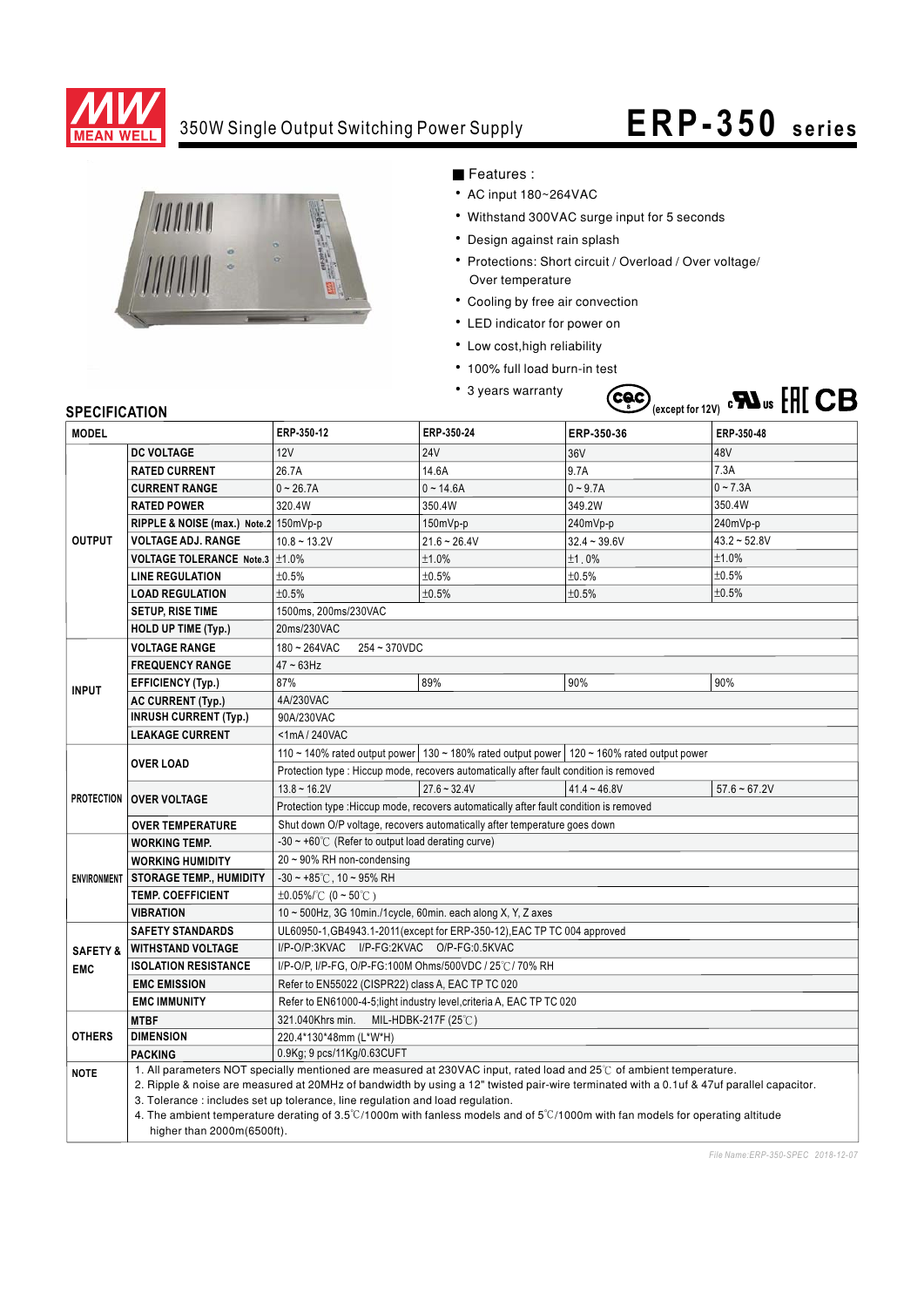

### 350W Single Output Switching Power Supply **ERP-350 series**



*File Name:ERP-350-SPEC 2018-12-07*